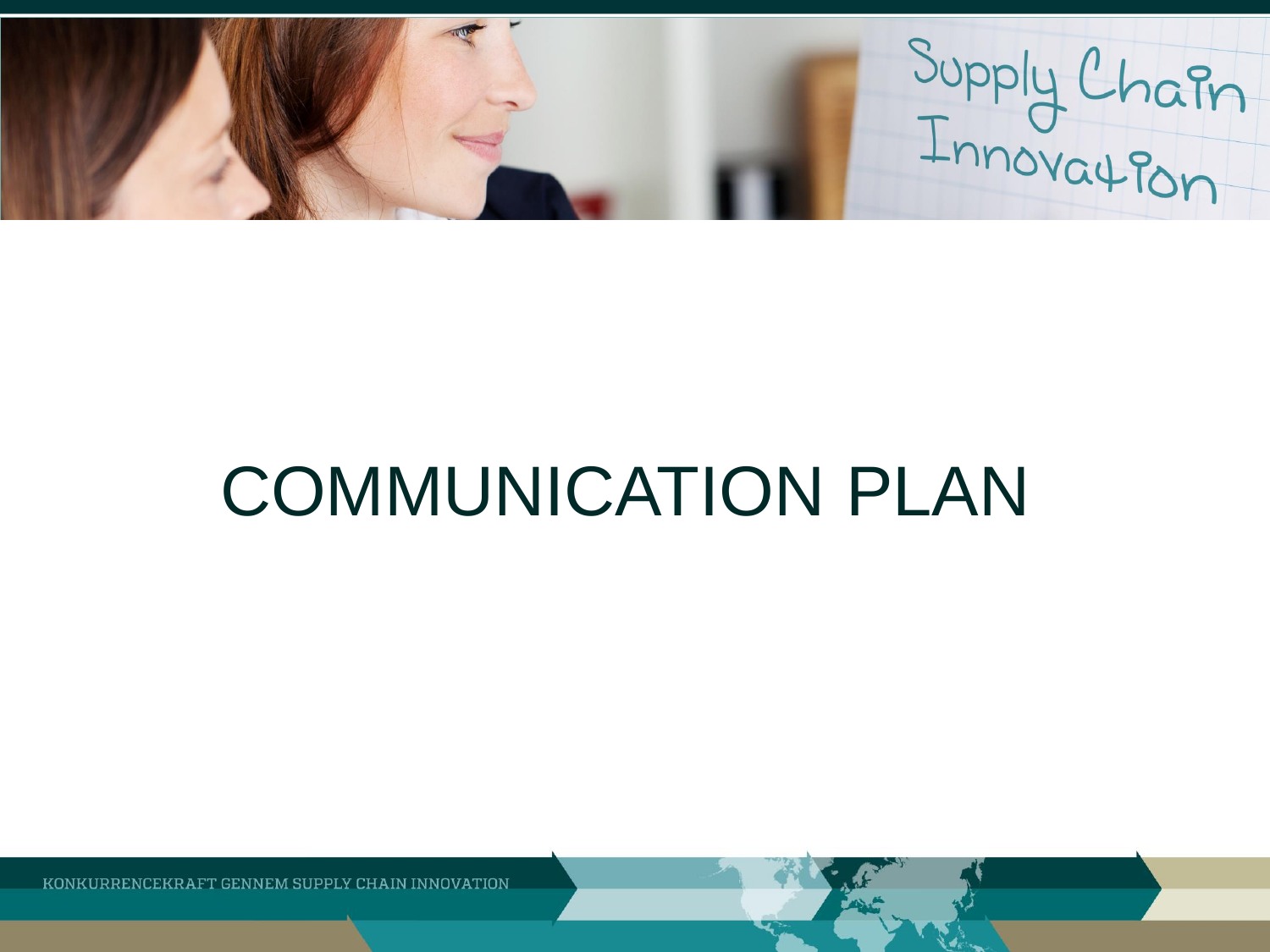

## **Purpose**

The purpose of a communication plan is to gather information to stakeholders. The following issues need to be considered and discussed:

- Which type of information should the individual stakeholder receive?
- When should the stakeholder receive the information?
- Who is responsible for designing, assuring the quality and providing the information?
- Which media should be used to provide the information (email, newsletter, etc.)?

# **Participant**

Project manager.

# **Application**

Working with the communication plan is a dynamic process and the plan should be updated continuously, since new stakeholders or adjustments to planned activities constantly arise.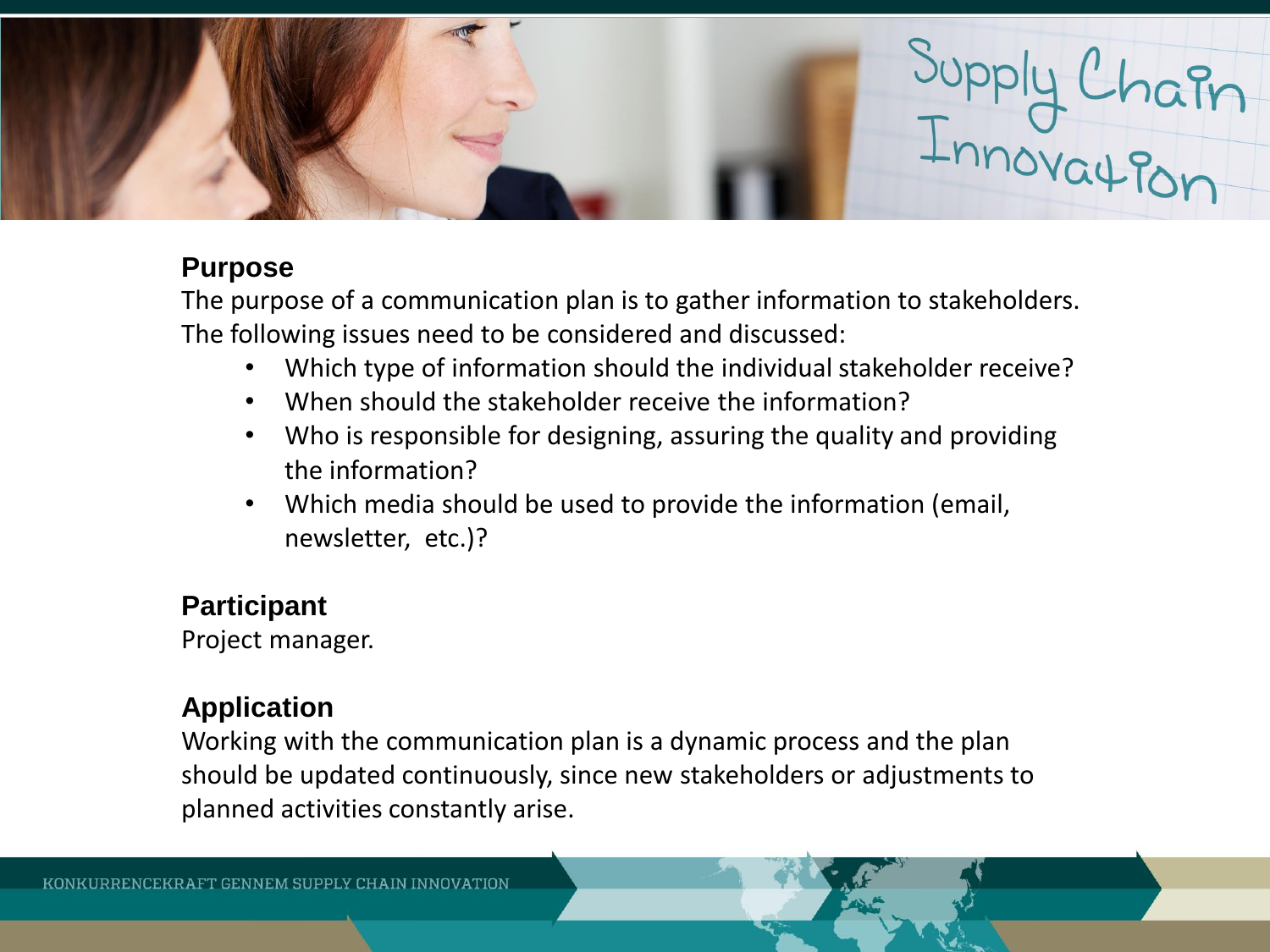

#### **Method**

Initially, the purpose of the communication plan must be clarified: what does the company want to achieve? The plan has to be consistent with the company's overall strategic objectives.

In the following , a number of elements are listed which should be contained in the communication plan or in other ways considered. The list can be used for inspiration and should therefore be adjusted to the specific supply chain innovation project.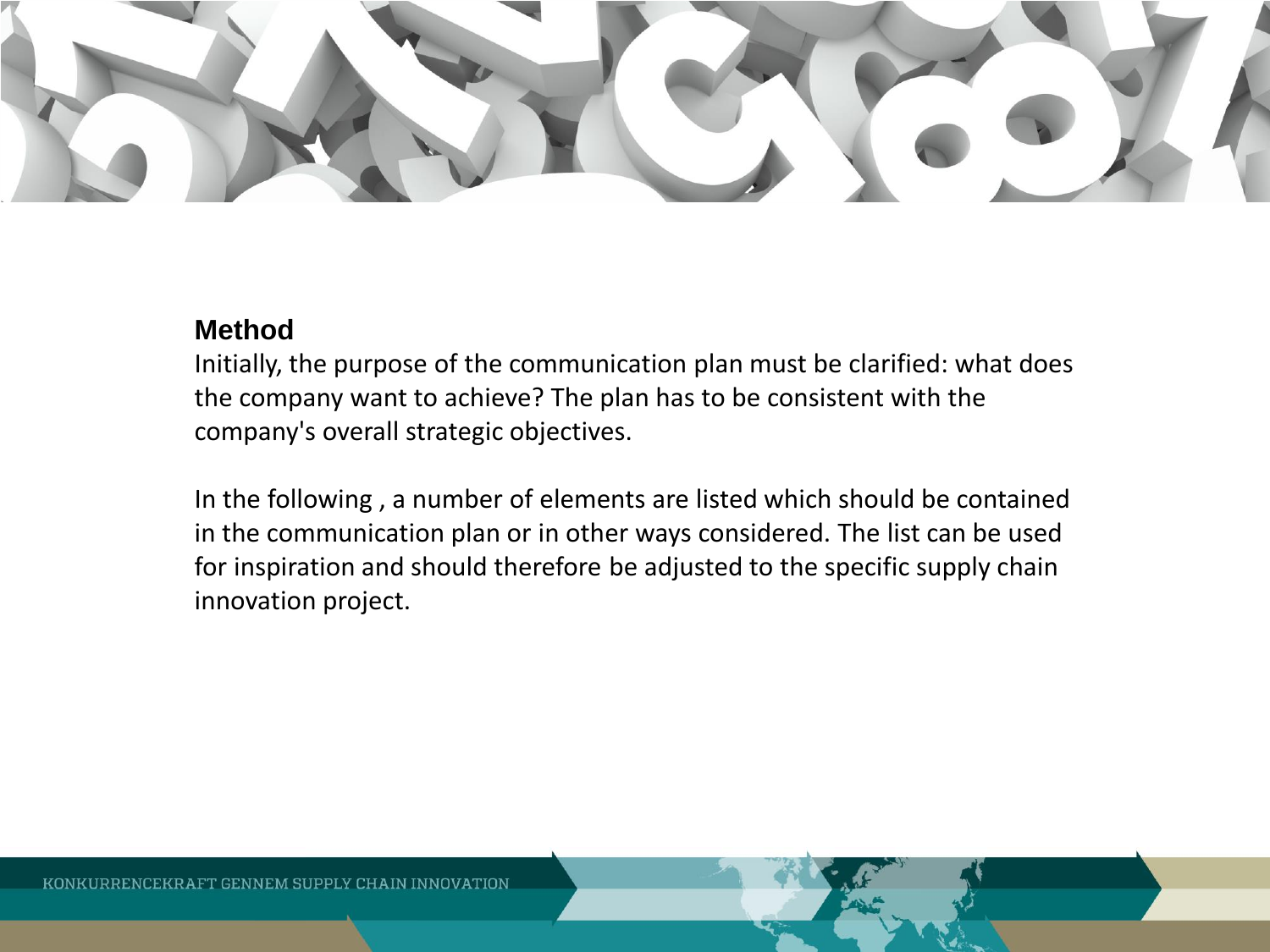*A communication plan should include (1)*

#### **Brief description of the background**

- General messages
- Product/service presentation
- Attitudes
- **Expertise**

#### **Goals for the communication**

- Awareness degree
- Changing attitude in the target group(s)
- Changing behaviour in the target group(s)

#### **Analysis and prioritization of stakeholders**

- Prioritise primary secondary potential stakeholders and their interests. (see the tool: Stakeholder analysis)
- Possible alliance partners among stakeholders (partners dealing with the same problem)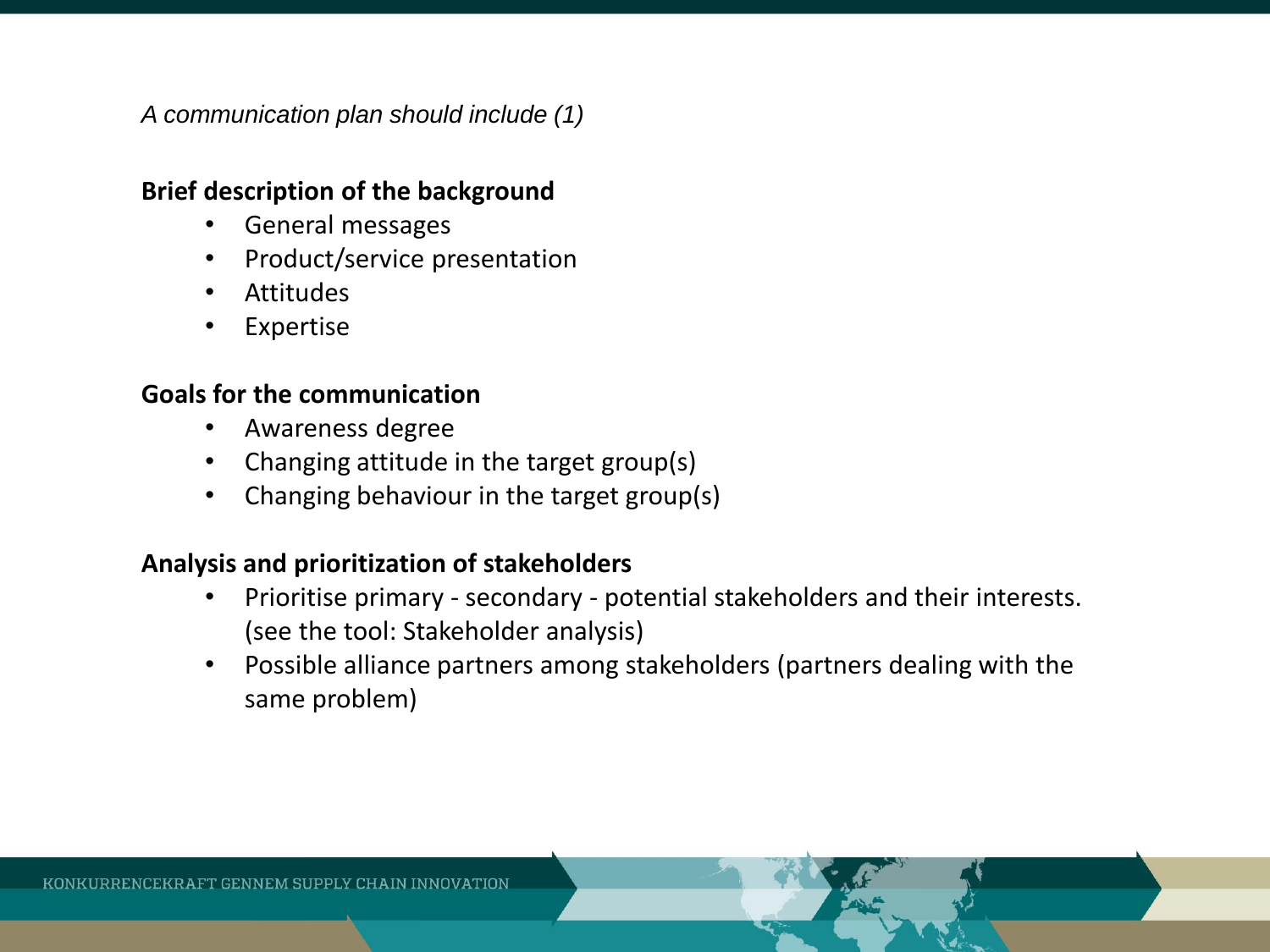*A communication plan should include (2)*

#### **Describe the choice of target group (s)**

The main target groups, messages to individual target group

#### **Media / tools**

• Mass media, internal communications, www, activities, exhibitions, afterhours meetings, ambassador

#### **Time schedule**

- The total time consumption, both internal and external time
- The time course of a campaign and/or parts of it

# **Budget**

#### **Success criteria**

The criteria must be realistic and reflect the targets, such as brand awareness, changing attitudes and decision making, media publicity.